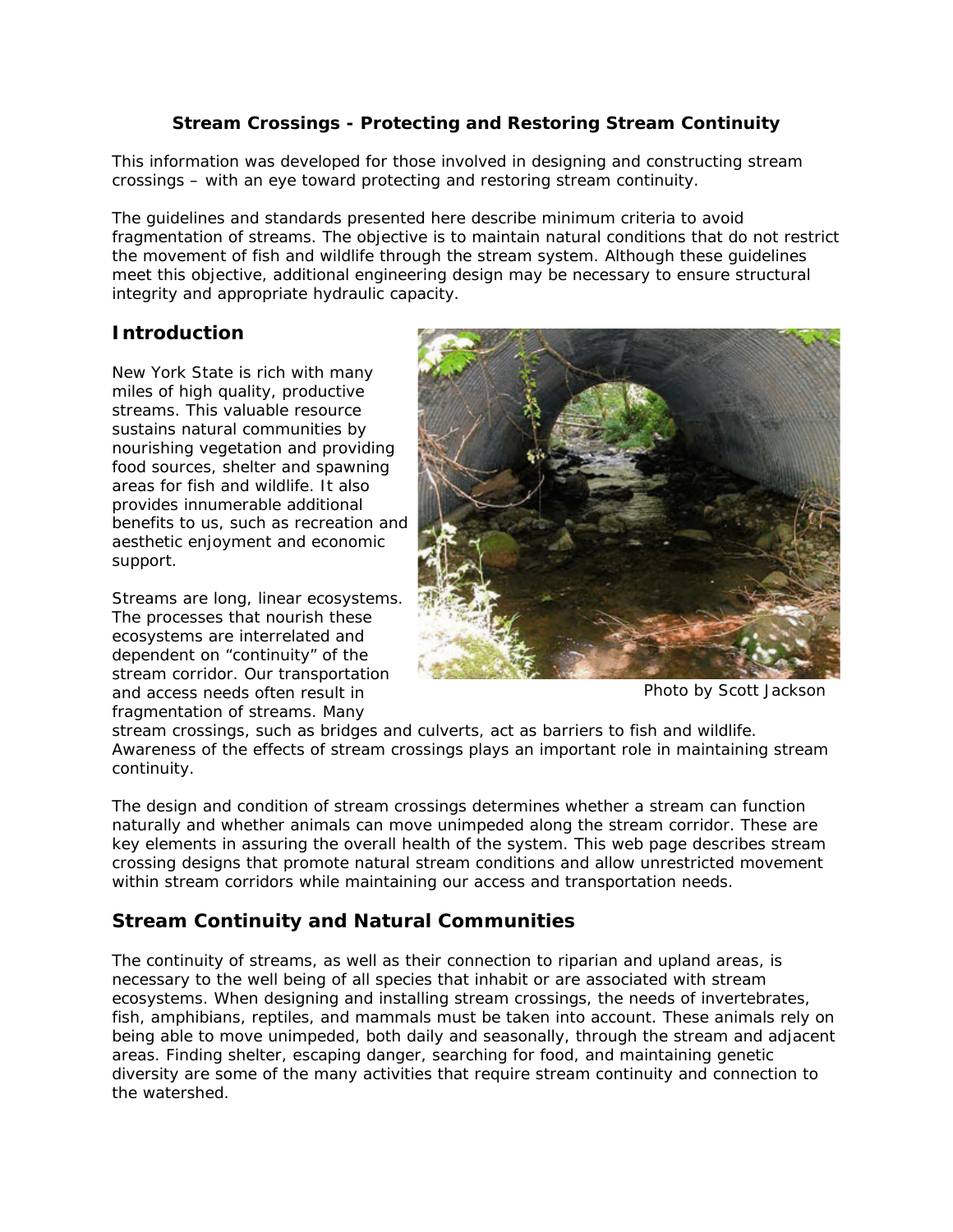# **Continuity for Healthy Stream Ecosystems**

As organisms move through their various life stages, they need access to a variety of habitat areas. Their needs may change as they grow and develop; however, in general they rely on adequate spawning and nursery areas; optimal temperatures and oxygen levels; natural substrates; good cover and food supplies; and optimal hydrologic conditions such as water depth and velocity. Disrupting the continuity of a stream can affect these conditions as well as an animal's ability to access prime areas.

#### **Access to coldwater habitats**

During the summer, species such as brook trout travel to and congregate in cold water sections of streams and tributaries. If fish are prevented from reaching these areas, they can become susceptible to heat stress and mortality. Also, if travel is limited, they may become overcrowded and vulnerable to disease and predators.

#### **Access to feeding areas**

Different habitats provide various feeding opportunities throughout a day or season, and species regularly travel to take advantage of these resources. Restricting access to prime feeding areas can affect a variety of species.

#### **Access to breeding, spawning, and nursery areas**

Some species need to travel to reach spawning areas in streams. Barriers and restrictions can prevent adult fish from traveling to spawning areas, and offspring from dispersing into juvenile and eventually adult habitat.

#### **Natural dispersal**

Natural dispersal is important, especially when streams are damaged by major events such as pollution, flooding, or severe drought. Dispersal is a critical aspect in returning a stream to a healthy, productive environment. When animals are impeded from traveling in and along stream corridors, they may be subject to increased predation and mortalities, reducing the ability to repopulate an area.

#### **Other**

Streams nourish nearby habitats. Poor crossing design and installation can result in degradation of these areas and adversely affect native plants and animals.

## **Recognizing Problems**

The following three common stream crossing problems can create barriers to fish and wildlife and lead to several consequences. Recognizing poor crossing structures and installations is an important step in evaluating whether they should be fixed or replaced.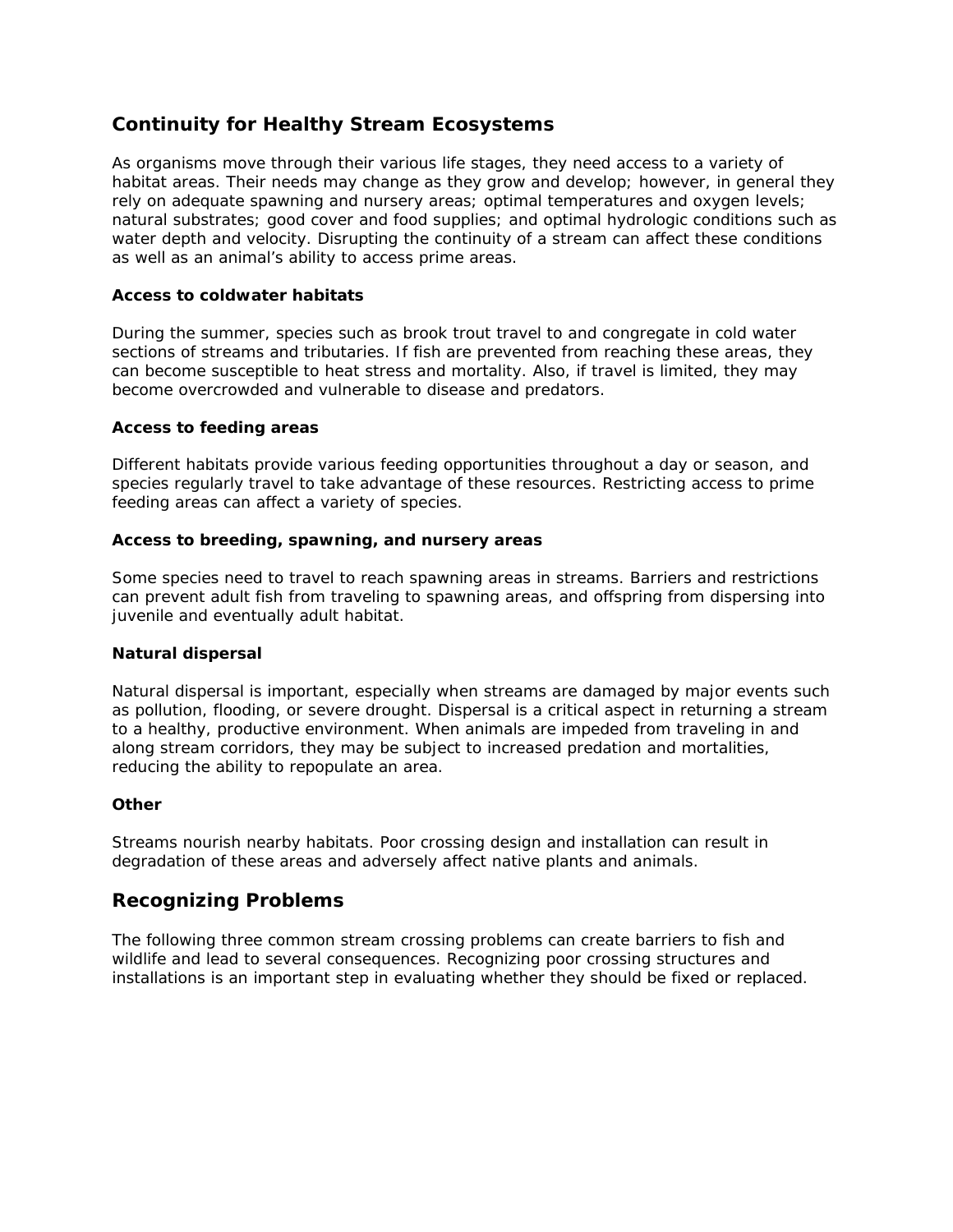**Undersized Crossings:** Undersized crossings can result in restrictions of natural flow, scouring and erosion, high flow velocities, clogging and ponding.



**Shallow Crossings:** Water depths are too low for many organisms to move through, and the bottom may lack appropriate stream bed material.



**Double Culverts:** Restriction of natural flow, clogging with debris, ponding and flooding.

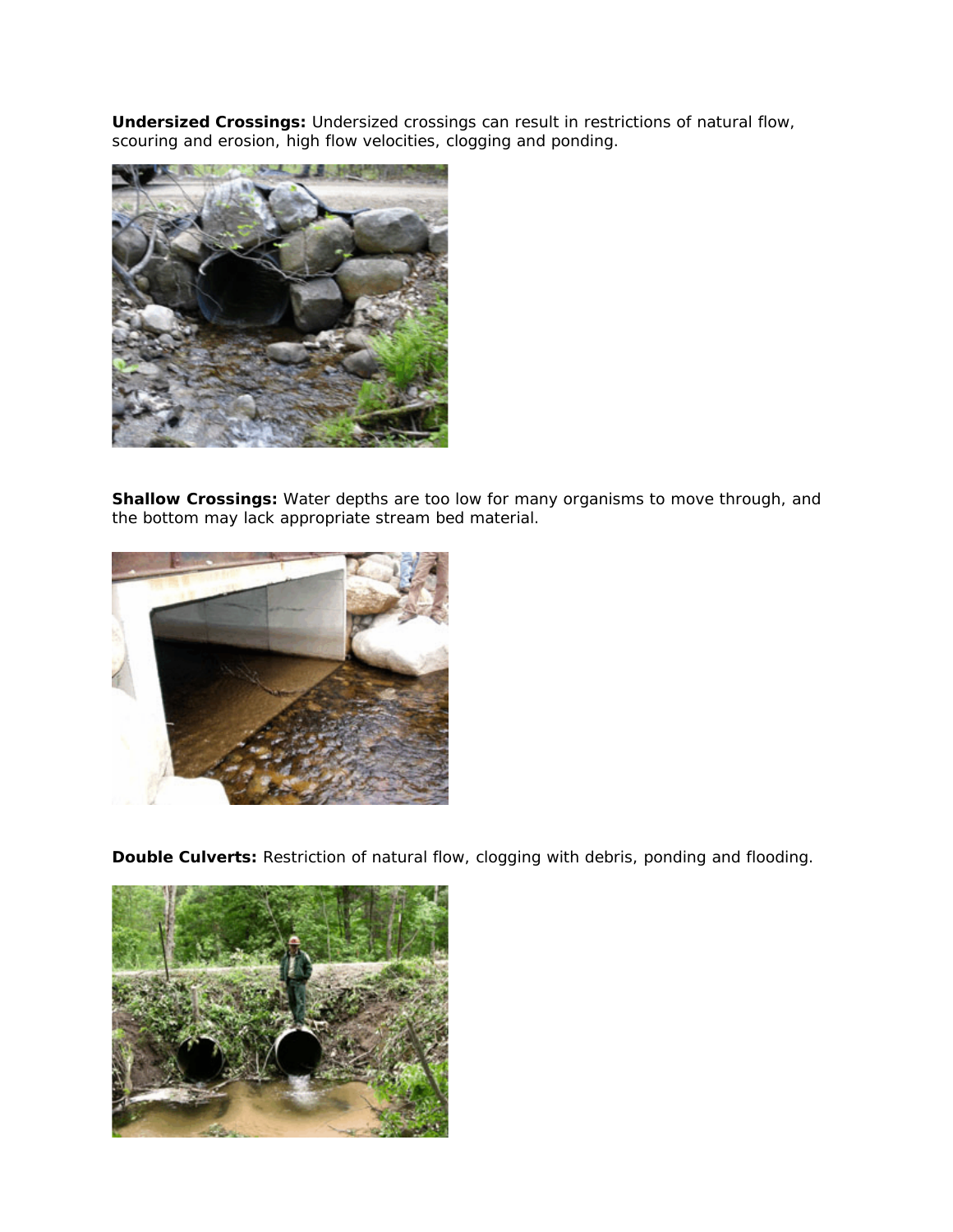**Perched Crossings:** Low flow, unnatural bed material, scouring and erosion, ponding.



# **Consequences of Poor Crossings**

#### **Low Flow**

Species movement within the stream is restricted during low flow. Fish and other aquatic organisms need sufficient water depth to move through a stream crossing. Low flows may also lead to stagnant conditions within the crossing.

#### **Unnatural Bed Materials**

Metal and concrete are not appropriate materials for species that travel along the streambed. The substrate in or under a crossing should match the natural substrate of the surrounding stream in order to maintain natural conditions.

#### **Scouring and Erosion**

In undersized crossings, high water velocities may scour natural substrates in and downstream of the crossing, degrading habitat for fish and other wildlife. High water velocities and related flow alterations may also erode stream banks. In perched culverts, scour pools often develop downstream of the culvert and eventually undercut the culvert and impede upstream passage.

#### **High Flow**

Water velocity is higher in a constricted crossing than it is upstream or downstream. This high flow degrades wildlife habitat and weakens the structural integrity of a crossing. During floods, undersized crossings may be filled with fast-moving water, exacerbating the problems associated with poorly designed crossings.

#### **Clogging**

Some crossings – especially under-sized ones – can become clogged by woody debris, leaves, and other material. This may intensify the effect of floods and make a crossing impassable to wildlife. In addition, costly, routine maintenance is often required.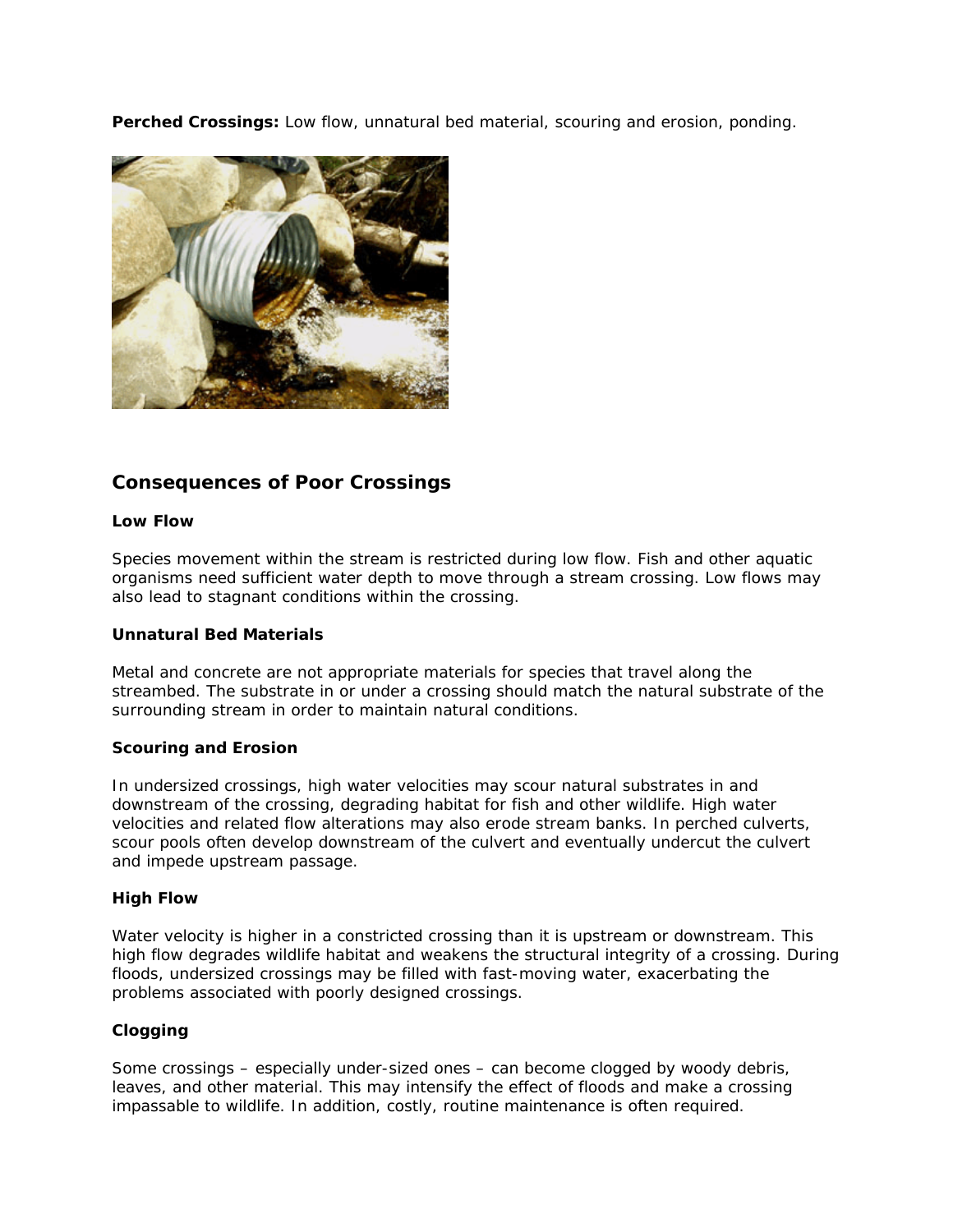### **Ponding**

Under-sized crossings can cause water to backup in areas upstream of the crossing. It may occur year-round, during seasonal high water or floods, or when crossings become clogged. Ponding can lead to property damage, road and bank erosion, and severe changes in upstream habitat.

### **Solutions**

Stream crossings should be properly sized, placed and installed. They should be large enough to allow fish, wildlife, and floods to pass, and so that stream flows and velocities are not altered. They should also have either an open bottom or be imbedded into the stream bed so that substrate and water depth are similar to the surrounding stream.

## **Stream Crossing Guidelines**

A goal of this information is to provide practical, effective, long-term solutions for protecting and restoring stream continuity. Crossings that meet this goal are those that are "invisible" to fish and wildlife. They should be designed and installed so that natural stream flow and substrate are mimicked throughout the crossing and so that they do not constrict or fragment the stream.

Good crossings that create no noticeable change in the stream include bridges and open-bottom arches and culverts that sufficiently span the



stream channel bed, and box and pipe culverts that sufficiently span and are adequately sunk into the stream channel bed.

# **Stream Crossing Standards**

The following recommended standards are effective for reducing stream barriers and impediments to fish and wildlife.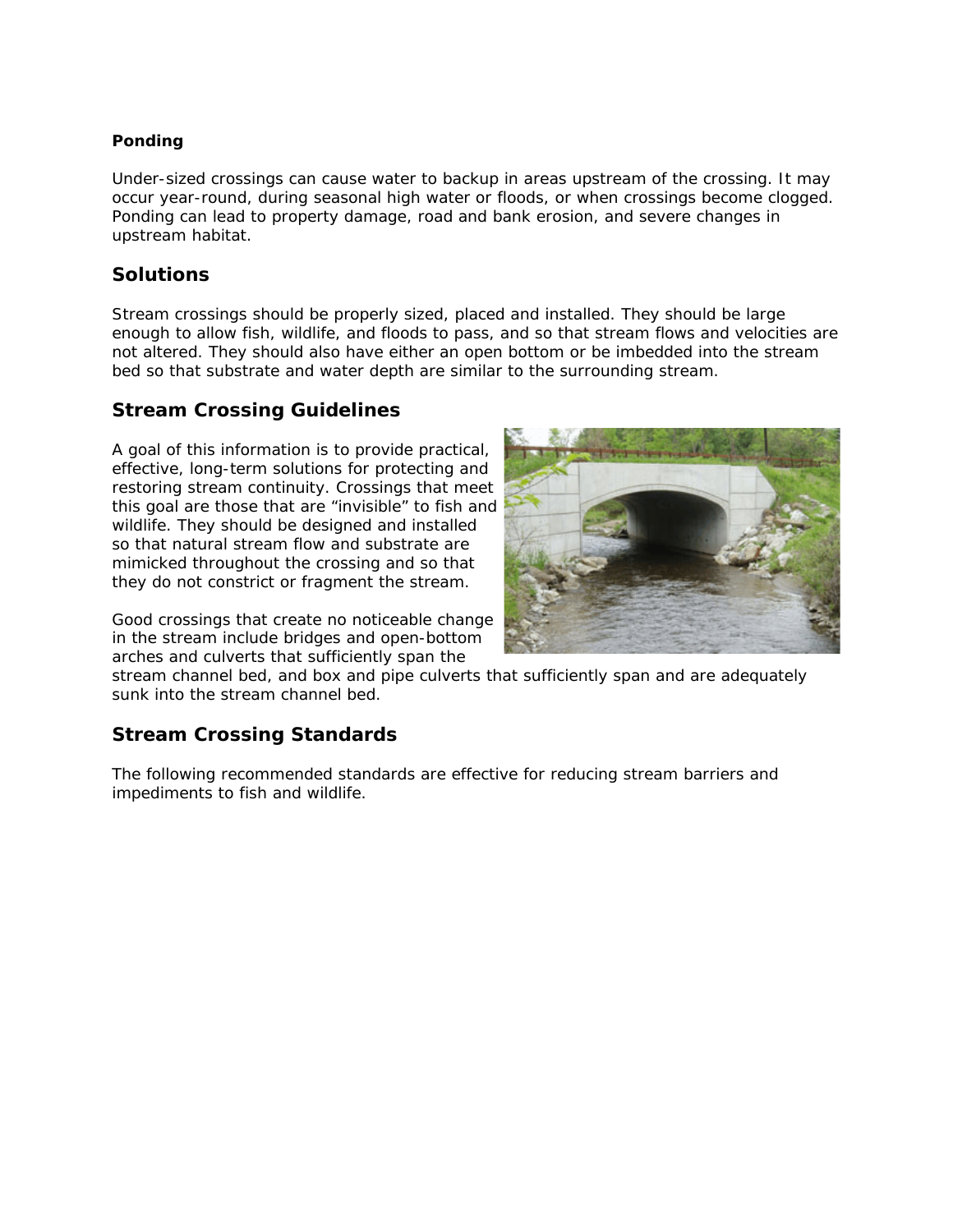## **I. TYPE**

**A. Bridges and bottomless arches** are preferred and should be used whenever possible.



**B. Box and Pipe culverts, if used, must be:**



- ! Embedded into the streambed to at least 20 percent of the culvert height at the downstream invert
- ! Used only on "flat" streambeds (slopes no steeper than 3 percent)
- Installed level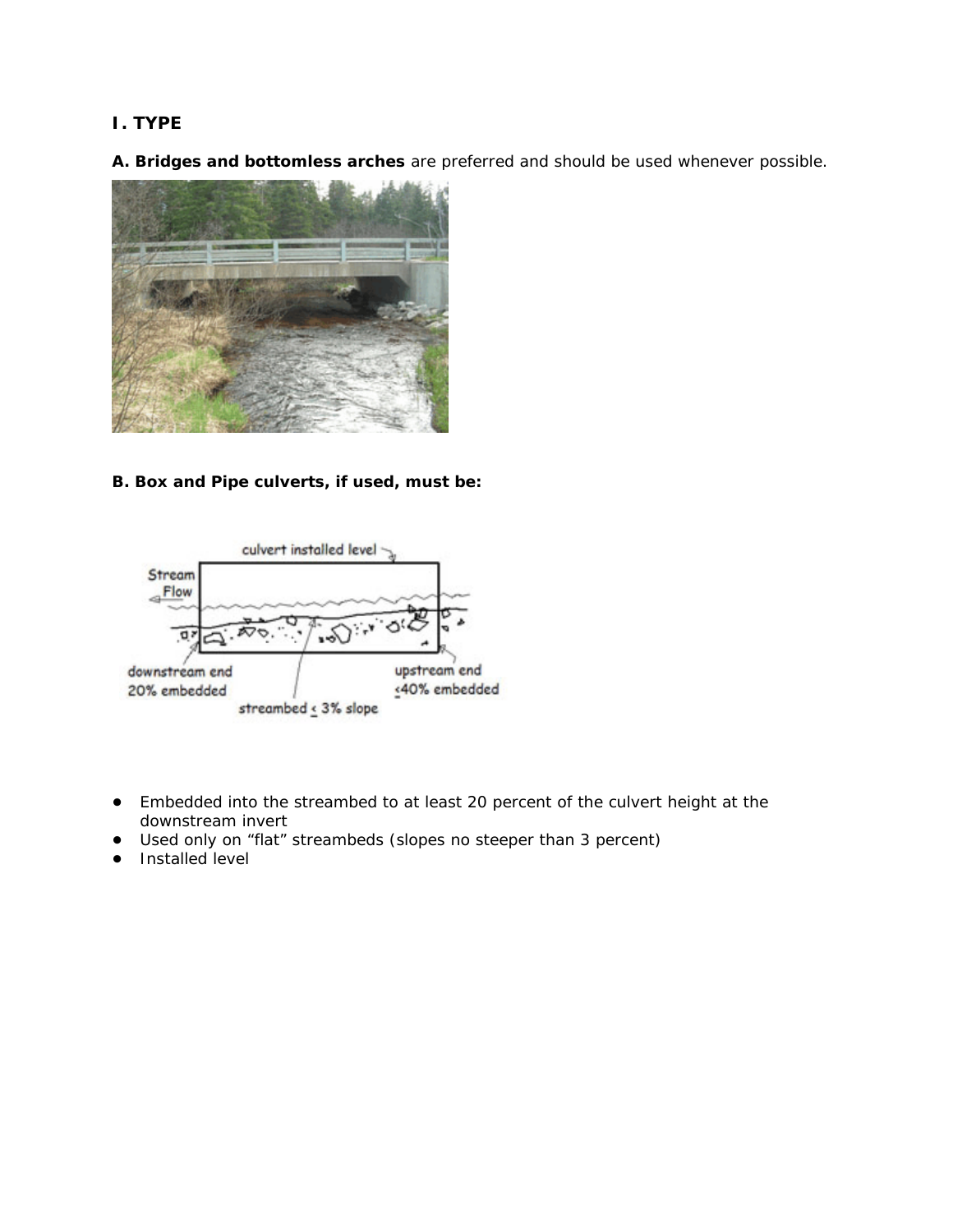### **II. WIDTH**

The crossing opening (whether open arch, bridge, or culvert) should be at least 1.25 times the width of the stream channel bed. This width is measured bank to bank at the ordinary high-water level (ohwl) or edges of terrestrial, rooted vegetation.



Determining Streambed Width

An average of three measurements, (project location and straight sections of the stream upstream and downstream) should be used to determine the channel bed width.

### **III. DEPTH AND VELOCITY**

At low flows, water depths and velocities should be the same as they are in natural areas upstream and down stream of the crossing.

### **IV. SUBSTRATE**

Natural substrate should be used within the crossing, and it should match the upstream and downstream substrates. It should resist displacement during floods and should be designed so that appropriate material is maintained during normal flows.

### **Conclusion**

Awareness of the benefits of maintaining stream continuity is essential to protecting this valuable resource. The stream crossing designed standards presented here promote stream continuity, allowing unrestricted movement of



fish and wildlife within the stream corridor while maintaining our access and transportation needs.

This information should be used as a supplement to sound engineering designs that provide appropriate structural integrity and hydraulic capacity.